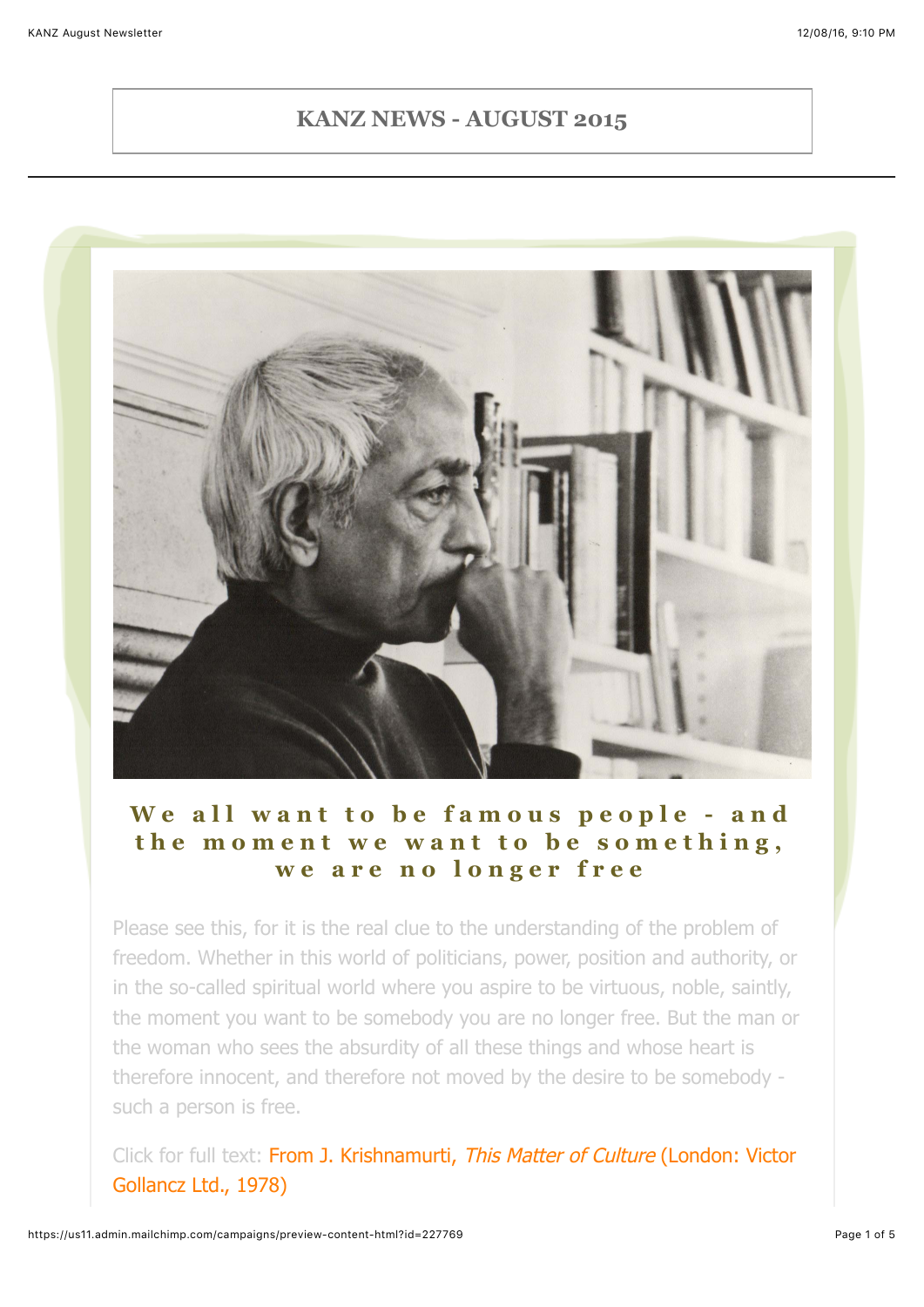## **PRESENTATION 2nd & 9th August**

Bill Taylor, Development Director for the Krishnamurti Foundation, UK, will be giving a presentation in Auckland and Christchurch in August, entitled:

#### **J. Krishnamurti - His Life and Legacy**

If you would like to come to this event please e-mail Secretary at kanzadmin@gmail.com to let us know you are attending

## **AUCKLAND**

2nd August 2pm - 4pm

Sunnynook Community **Centre** 148 Sycamore Drive Sunnynook North Shore

021 611 923 / 021 173 5945

### **CHRISTCHURCH**

9th August 2pm - 4pm

Nova Montessori School 53 Owles Terrace New Brighton

03 312 1470 / 027 683 8831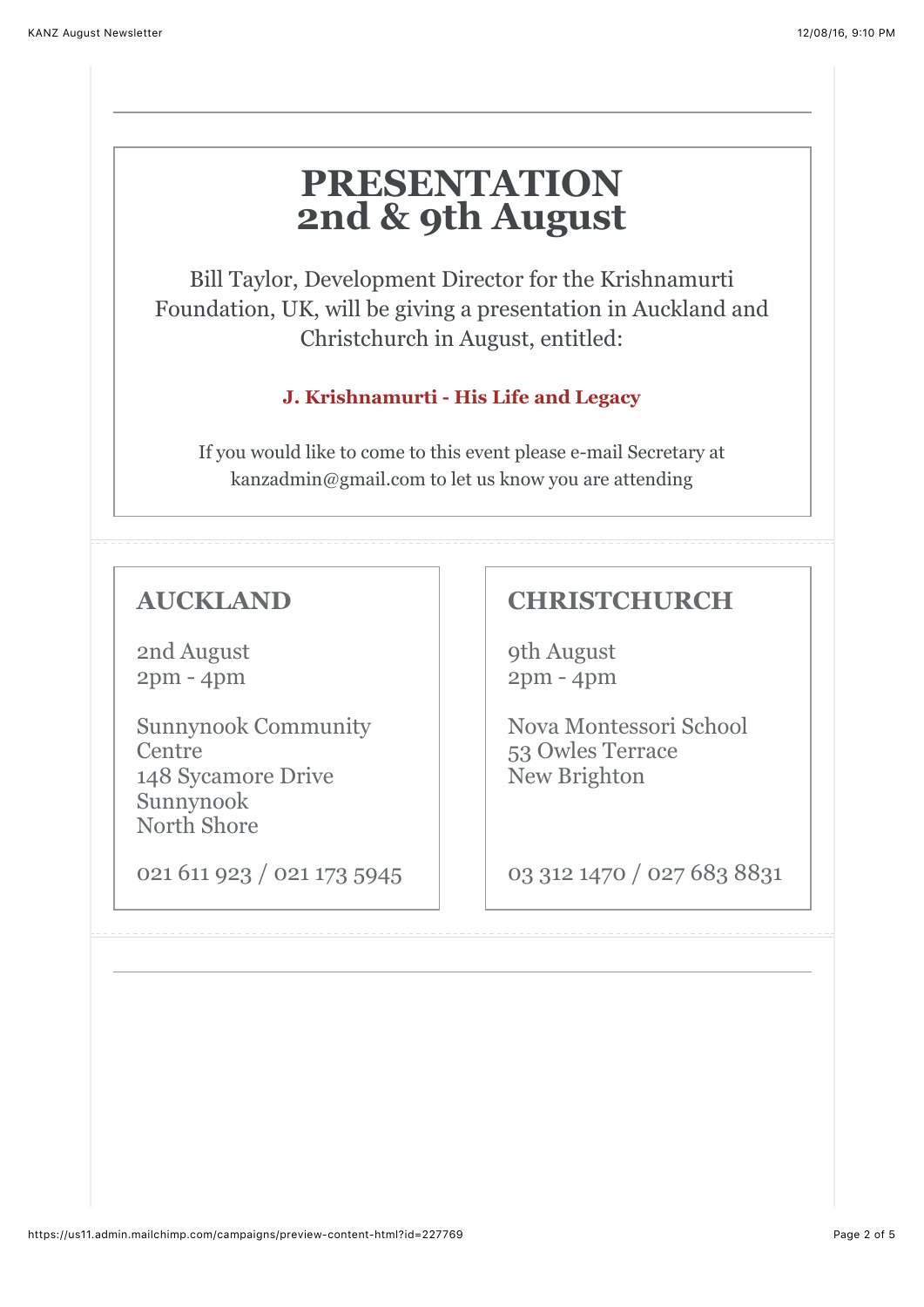



#### **A Jewel on a Silver Platter**

Padmanabhan Krishna

This book gives an intimate portrayal of the philosopher sage Jiddu Krishnamurti by several of his colleagues who knew him over many decades and interacted with him closely. It reveals several aspects of the man and investigates his teachings in depth. The author, Professor P.Krishna, was a Professor of Physics and was closely associated with him for nearly 3 decades. He has lectured all over the world, including New Zealand, and conducted dialogues about Krishnamurti's teachings.

Copyright: Padmanabhan Krishna Published: June 20, 2015 Pages: 441 Format: PDF 29.52 MB

#### **This book can be ordered online from:** [www.lulu.com](http://www.lulu.com/shop/padmanabhan-krishna/a-jewel-on-a-silver-platter/ebook/product-22224353.html)

## **INTRODUCING BROCKWOOD PARK SCHOOL**

Brockwood Park School is an international co-educational boarding school in the southern English countryside that offers a personalised, holistic education for just over 70 students aged 14 to 19. The place is deeply inspired by J. Krishnamurti's teachings, which encourage academic excellence, self-understanding, creativity and integrity in a safe,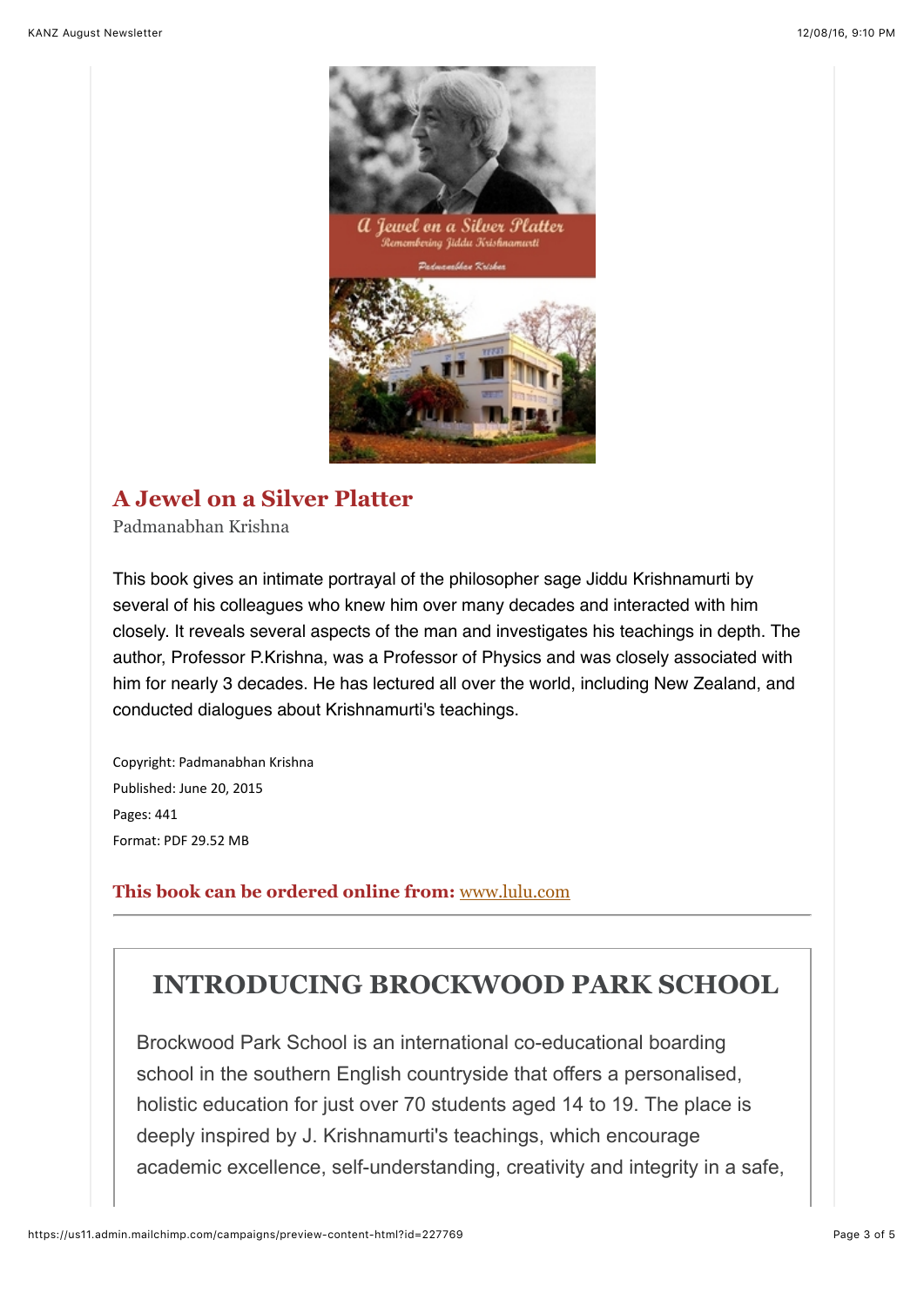non-competitive environment.

Education at Brockwood goes beyond more traditional kinds of learning. Not exclusively academic, it integrates academic excellence in its mission to help students learn the art of living, and brings together aspects of learning, sensitivity, open-mindedness, and self-reflection that are too often ignored.

The latest newsletter from the school can be downloaded [here.](https://www.brockwood.org.uk/publications.html)

#### **J. KRISHNAMURTI QUESTIONS AND ANSWERS VIDEO APP** Krishnamurti Foundation Trust Ltd

| Carrier <b>デ</b><br>10:55 AM | 10:55 AM<br>r <sub>nor</sub>        | 10:55 AM<br>Carrier <b>全</b><br>$\leq$ Back<br><b>Download Videos</b> | 7 <sub>1</sub> | Carrier <b><sub>?</sub></b><br>$\langle$ Back | 11:07 AM<br><b>Download Videos</b>              |        |
|------------------------------|-------------------------------------|-----------------------------------------------------------------------|----------------|-----------------------------------------------|-------------------------------------------------|--------|
|                              |                                     | All Videos<br><b>Topics</b>                                           |                |                                               | What is right action that will<br>$9min - 82MB$ |        |
|                              |                                     | Action                                                                | 7              |                                               |                                                 |        |
|                              |                                     | Authority                                                             | $\mathbf{1}$   |                                               | Can right action ever encom<br>16min - 70MB     |        |
|                              |                                     | Awareness                                                             | 1              |                                               | On seeing and action<br>3min - 56MB             | $\cup$ |
|                              |                                     | Certainty                                                             | 1              |                                               | What is right action when un                    |        |
|                              | J. Krishnamurti Questions & Answers | Conflict                                                              | $2$ >          |                                               | $7min - 27MB$                                   |        |
|                              | <b>Download Videos</b>              | <b>Discontent</b>                                                     | $\mathbf{1}$   |                                               | What is an action and state<br>28min - 123MB    |        |
|                              | My Downloaded Videos                | Future/Future of mankind                                              | $2$ >          |                                               |                                                 |        |
| g. Kichmannerin              | About J. Krishnamurti               | Humility/Modesty                                                      | $2$ >          | 30min - 212MB                                 |                                                 |        |
|                              |                                     | Intelligence                                                          | 5              |                                               | When one understands som<br>$22min - 95MB$      |        |

During public question & answer meetings from 1976 until his death in 1986, J. Krishnamurti would reply to written questions put by the public. These questions were given to him the day before the meetings, and among the dozens received a selection was made. Krishnamurti would often spend time answering just a few of the questions, taking time to explore in depth the many facets of an individual topic. His replies were like "mini" public talks, with a beginning, a middle and an end, some lasting just a few minutes while others lasted nearly an hour.

In addition to these questions and answers, extracts from public talks, together with answers to spoken questions put directly to Krishnamurti at